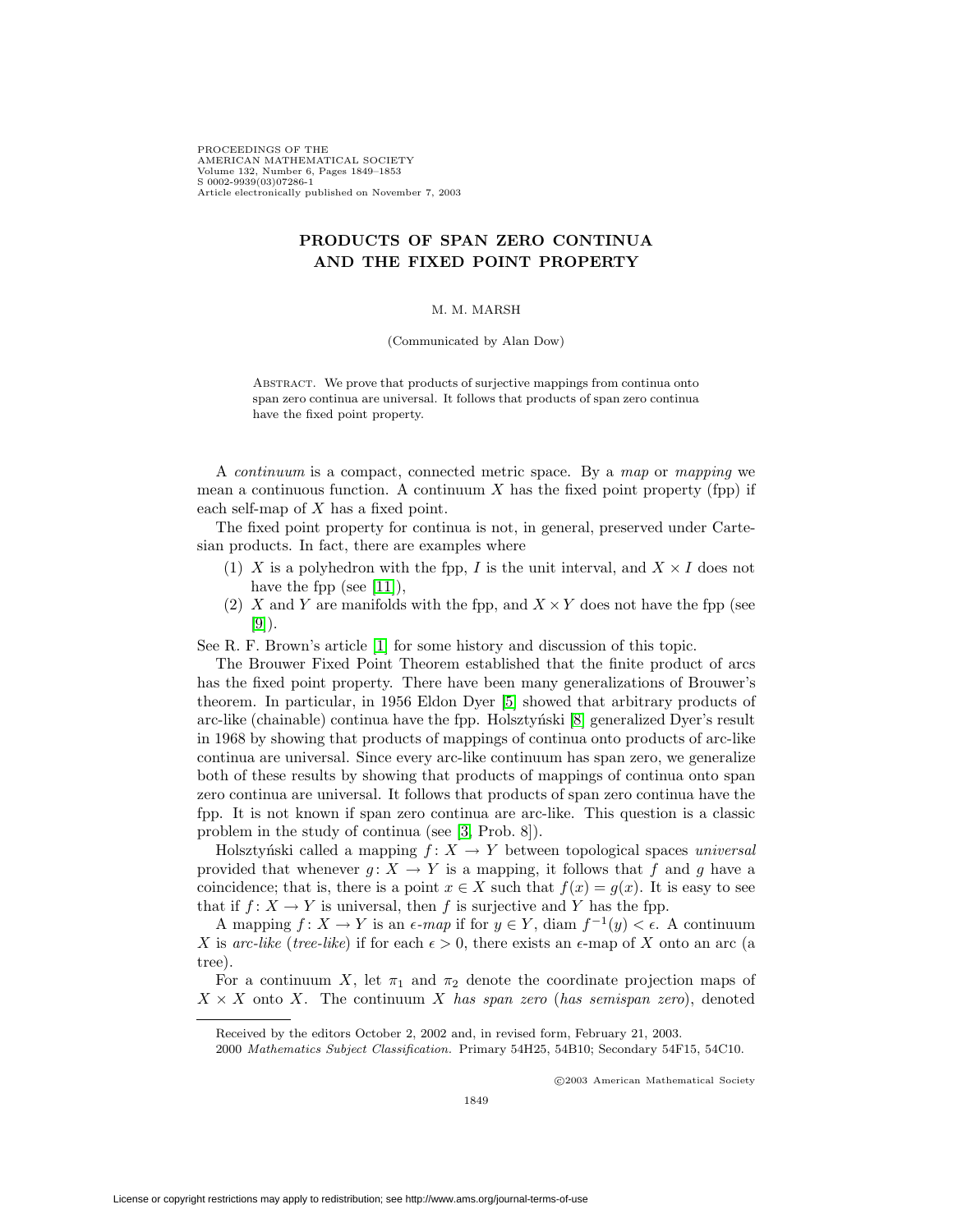## 1850 M. M. MARSH

by  $\sigma(X)=0$  ( $\sigma_0(X)=0$ ), if whenever Z is a continuum in  $X \times X$  such that  $\pi_1(Z) = \pi_2(Z)$   $(\pi_2(Z) \subseteq \pi_1(Z))$ , then Z intersects the diagonal in  $X \times X$ . The two types of span zero become *surjective span zero* if we require that  $\pi_1(Z) = X$  in the definitions above. The notations for surjective span zero and surjective semispan zero are, respectively,  $\sigma^*(X) = 0$  and  $\sigma_0^*(X) = 0$ . The results in this paper are for continua X such that  $\sigma_0^*(X) = 0$ . James F. Davis [\[4\]](#page-4-6) has shown that  $\sigma_0(X) = 0$  is equivalent to  $\sigma(X) = 0$ , and it is easy to see that  $\sigma_0(X) = 0$  implies  $\sigma_0^*(X) = 0$ . Hence, our results hold for continua possessing any of these forms of span zero.

Let X be a connected space with subsets  $F$ ,  $A$ , and  $B$ , and suppose that  $A$  and B are closed and disjoint. We say that F separates X between A and B if  $X - F$ is not connected between  $A$  and  $B$ . That is, if there exist mutually separated sets M and N such that  $X - F = M \cup N$ ,  $A \subseteq M$ , and  $B \subseteq N$ . We point out that if F separates X between A and B, then F is disjoint from  $A \cup B$ . We say that the closed set F weakly cuts A from B in X (or F weakly cuts X between A and B) if each closed connected set in  $X$  that intersects both  $A$  and  $B$  must also intersect  $F$ . The closed set F need not be disjoint from  $A \cup B$  to weakly cut A from B.

If  $F$  is closed and separates  $X$  between  $A$  and  $B$ , then there exist closed sets  $P$ and Q such that  $X = P \cup Q$ ,  $F = P \cap Q$ ,  $A \subseteq P$ , and  $B \subseteq Q$  (see [\[10,](#page-4-7) p. 155]). Furthermore, in this case, if we take  $U = P - F$  and  $V = Q - F$ , we have a partition of X between A and B as defined by Holsztyński in [\[7\]](#page-4-8), [\[8\]](#page-4-4). That is, U and V are open sets in X such that  $X - F = U \cup V$ ,  $A \subseteq U$ ,  $B \subseteq V$ , and  $U \cap V = \emptyset$ . In fact, it is easy to see that when  $F$  is closed,  $F$  partitions  $X$  between  $A$  and  $B$  if and only if  $F$  separates  $X$  between  $A$  and  $B$ .

The proof of our main theorem follows methods used by Holsztyński in  $[7]$ , [\[8\]](#page-4-4). A basic idea underlying the proof also involves weak cutting between certain continua in spaces that resemble products or cones. This notion has previously been used by the author [\[13\]](#page-4-9) to obtain fixed point results. Recently, J. Bustamante, R. Escobedo, and F. Macías (see [\[2\]](#page-4-10)), and R. Escobedo, M. de J. López, and S. Macías (see  $[6]$ ) used this technique in a clever way to obtain similar results in hyperspaces. R. Escobedo recently announced obtaining the result that the product of two mappings from continua onto span zero continua must be universal.

**Lemma 1.** Suppose F is a closed set in the continuum X that weakly cuts X between the continua A and B. If  $U$  is an open set containing  $F$ , then there is a closed set  $E \subseteq U$  such that E separates X between A and B.

*Proof.* Suppose one of A or B is a subset of U. Suppose  $A \subseteq U$ . Let V be an open set such that  $A \subseteq V \subseteq \overline{V} \subseteq U$  and  $\overline{V} \cap B = \emptyset$ . Then the boundary of V is a closed set in  $U$  that separates  $X$  between  $A$  and  $B$ . Thus, we may assume that neither  $A$ nor  $B$  is a subset of  $U$ .

First we show that  $U - (A \cup B)$  separates X between A and B. Let  $A' = \{x \in A\}$  $X-U$  | there exists a continuum  $C \subseteq X-U$  such that  $x \in C$  and  $C \cap (A-U) \neq \emptyset$ . Let  $B' = \{x \in X - U \mid \text{there exists a continuum } C \subseteq X - U \text{ such that } x \in$ C and  $C \cap (B-U) \neq \emptyset$ . Clearly, A' and B' are closed,  $A-U \subseteq A'$ , and  $B-U\subseteq B'$ . Since F weakly cuts X between A and B, no subcontinuum of  $X-U$ intersects both  $A'$  and  $B'$ . By the Wire Cutting Theorem (see [\[14,](#page-4-12) Th. 44, p. 15]), U separates X between A' and B', and hence between  $A-U$  and  $B-U$ . Since  $A \cap B = \emptyset$ , it follows that  $U - (A \cup B)$  separates X between A and B.

By [\[10,](#page-4-7) Th. 3, p. 155], it follows that  $U - (A \cup B)$  contains a closed set E that separates X between A and B.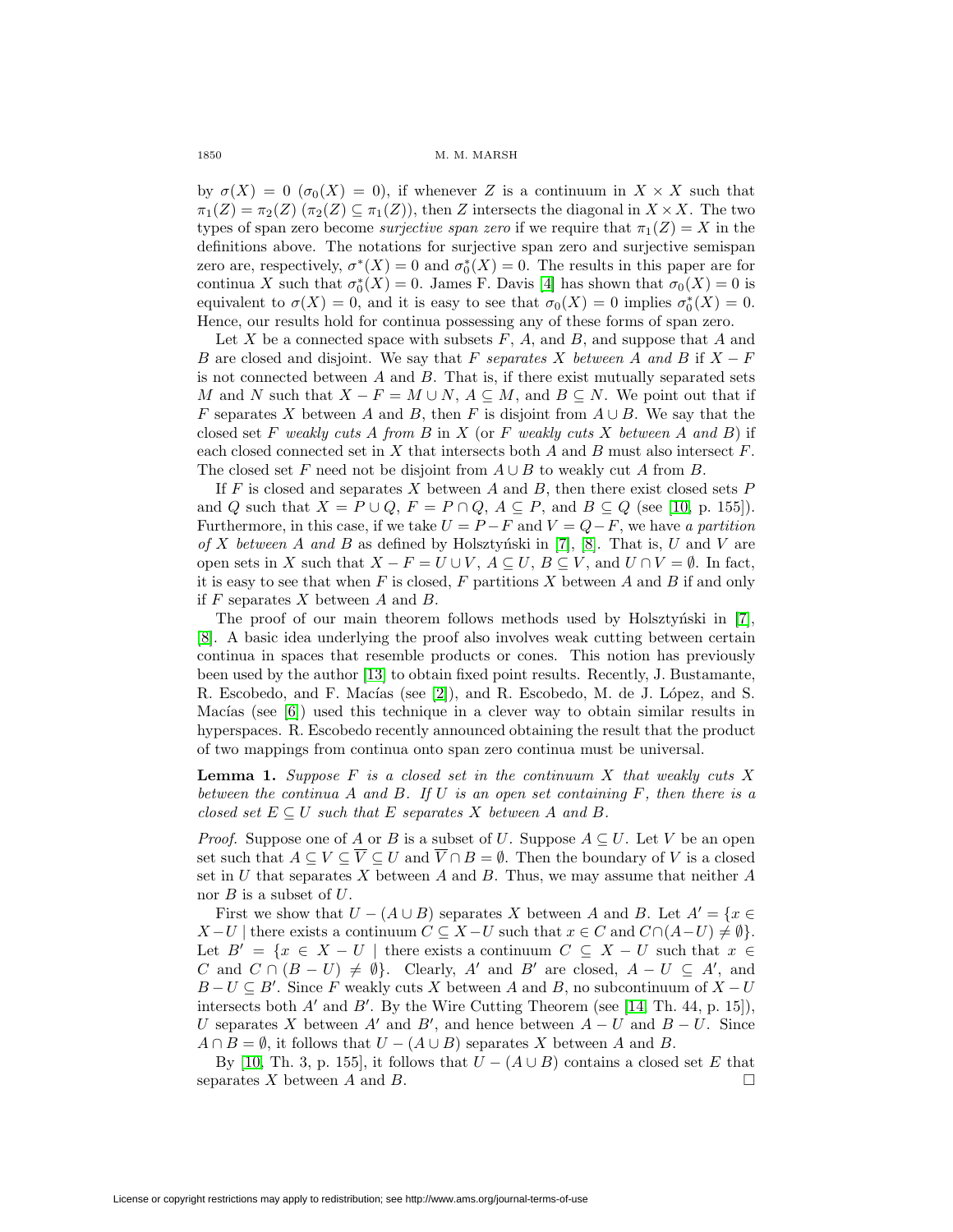The author wishes to thank Eldon Vought for providing the proof of the lemma above, which is shorter than the author's original proof.

**Theorem 1.** For  $1 \leq i \leq n$ , let  $X_i$  and  $M_i$  be continua. Suppose that for each  $1 \leq i \leq n$ ,  $\sigma_0^*(M_i) = 0$  and  $f_i \colon X_i \to M_i$  is a surjective mapping. Then the product mapping

$$
\prod_{i=1}^{n} f_i \colon \prod_{i=1}^{n} X_i \to \prod_{i=1}^{n} M_i
$$

is universal.

*Proof.* Let  $f = \prod_{i=1}^{n} f_i$ ,  $X = \prod_{i=1}^{n} X_i$ , and  $M = \prod_{i=1}^{n} M_i$ . For each  $1 \leq i \leq n$ ,  $M_i$  is atriodic, tree-like (see [\[15\]](#page-4-13)), and thus, by [\[16\]](#page-4-14), each  $M_i$  is irreducible between some two points, say  $a_{-i}$  and  $a_i$ . Let  $I = [-1, 1]$  and  $I^n = \prod_{i=1}^n I$ . It will be convenient to let  $\pi_i : Y \to Y_i$  denote coordinate projection for  $Y \in \{X, M, I^n\}$  and  $1 \leq i \leq n$ .

Let  $g: X \to M$  be a mapping. We will show that f and g have a coincidence.

For  $1 \leq i \leq n$ , let  $F_i = \{x \in X \mid \pi_i f(x) = \pi_i g(x)\}\)$ . We note that since f is a product mapping,  $\pi_i \circ f = f_i \circ \pi_i$  for  $1 \leq i \leq n$ . Since  $\sigma_0^*(M_i) = 0$ , it is well known that each mapping of a continuum onto  $M_i$  is universal. In fact,  $\sigma_0^*(M_i) = 0$  is characterized by  $M_i$  admitting only surjective maps that are universal (see [\[12\]](#page-4-15)). It follows that  $F_i \neq \emptyset$  for each  $1 \leq i \leq n$ . Also, clearly each  $F_i$  is a closed set.

For  $1 \leq i \leq n$ , let  $b_{-i} \in f_i^{-1}(a_{-i}), b_i \in f_i^{-1}(a_i), B_{-i} = \pi_i^{-1}(b_{-i}),$  and  $B_i =$  $\pi_i^{-1}(b_i)$ . We refer to  $B_{-i}$  and  $B_i$  as a pair of opposite sides of X.

We now show that  $F_i$  weakly cuts  $B_{-i}$  from  $B_i$  in X for each  $1 \leq i \leq n$ . Fix i with  $1 \leq i \leq n$ . Suppose that C is a continuum in X that intersects both  $B_{-i}$ and  $B_i$ . Then  $\pi_i f(C) = M_i$  since  $M_i$  is irreducible between  $a_{-i}$  and  $a_i$ . Thus,  $\pi_i f|_C : C \to M_i$  is universal and has a coincidence with the map  $\pi_i g|_C : C \to M_i$ . So,  $C \cap F_i \neq \emptyset$ . Hence,  $F_i$  weakly cuts  $B_{-i}$  from  $B_i$  in X.

If  $\bigcap_{i=1}^n F_i \neq \emptyset$ , then there is a point  $x \in X$  such that for each  $1 \leq i \leq n$ ,  $\pi_i f(x) = \pi_i g(x)$ . So,  $f(x) = g(x)$  and we are done. Therefore, we assume that  $\bigcap_{i=1}^n F_i = \emptyset.$ 

For  $1 \leq i \leq n$ , there exist an open set  $U_i$  in X such that  $F_i \subseteq U_i$ , and  $\bigcap_{i=1}^n U_i =$  $∅$ . By Lemma 1, for each  $1 ≤ i ≤ n$ , there exists a closed set  $E_i ⊆ U_i$  such that  $E_i$  separates X between  $B_{-i}$  and  $B_i$  and  $E_i \cap (B_{-i} \cup B_i) = \emptyset$ . Also,  $\bigcap_{i=1}^n E_i = \emptyset$ . Finally, for  $1 \leq i \leq n$ , we let  $G_i$  be open in X with  $E_i \subseteq G_i$ ,  $G_i \cap (B_{-i} \cup B_i) = \emptyset$ , and  $\bigcap_{i=1}^n G_i = \emptyset$ .

For  $1 \leq i \leq n$ , let  $H_{-i}$  and  $H_i$  be open sets in X such that  $H_{-i} \cap E_i = H_i \cap E_i =$  $H_{-i} \cap H_i = \emptyset$ ,  $B_{-i} \subseteq H_{-i} - G_i$ ,  $B_i \subseteq H_i - G_i$ , and  $H_{-i} \cup H_i = X - E_i$ .

For  $1 \leq i \leq n$ , let  $h_i: X_i \to I$  be a mapping where  $h_i^{-1}(-1) = \{b_{-i}\}\$ and  $h_i^{-1}(1) = \{b_i\}$ . By Holsztyński [\[8,](#page-4-4) Th. 2.5],  $h = \prod_{i=1}^n h_i : X \to I^n$  is universal.

For  $1 \leq i \leq n$ , let  $I_{-i}^n = \pi_i^{-1}(-1)$  and  $I_i^n = \pi_i^{-1}(1)$  be opposite sides of  $I^n$ . Once again, since h is a product mapping, we have that  $\pi_i \circ h = h_i \circ \pi_i$  for  $1 \leq i \leq n$ . It follows that for each  $1 \leq i \leq n$ ,  $h^{-1}(I_{-i}^n) = B_{-i} \subseteq H_{-i}$  and  $h^{-1}(I_i^n) = B_i \subseteq H_i$ . For  $1 \leq i \leq n$ , the set  $H_i - G_i$  is closed in X since  $H_i - G_i = X - (G_i \cup H_{-i})$  is closed in X. Similarly,  $H_{-i} - G_i$  is closed in X. So, for  $1 \leq i \leq n$ , define mappings  $k_i: X \to I$  such that  $k_i(x) = 1$  for  $x \in H_{-i} - G_i$  and  $k_i(x) = -1$  for  $x \in H_i - G_i$ . Let  $k: X \to I^n$  be defined by  $k(x)=(k_1(x),\ldots,k_n(x)).$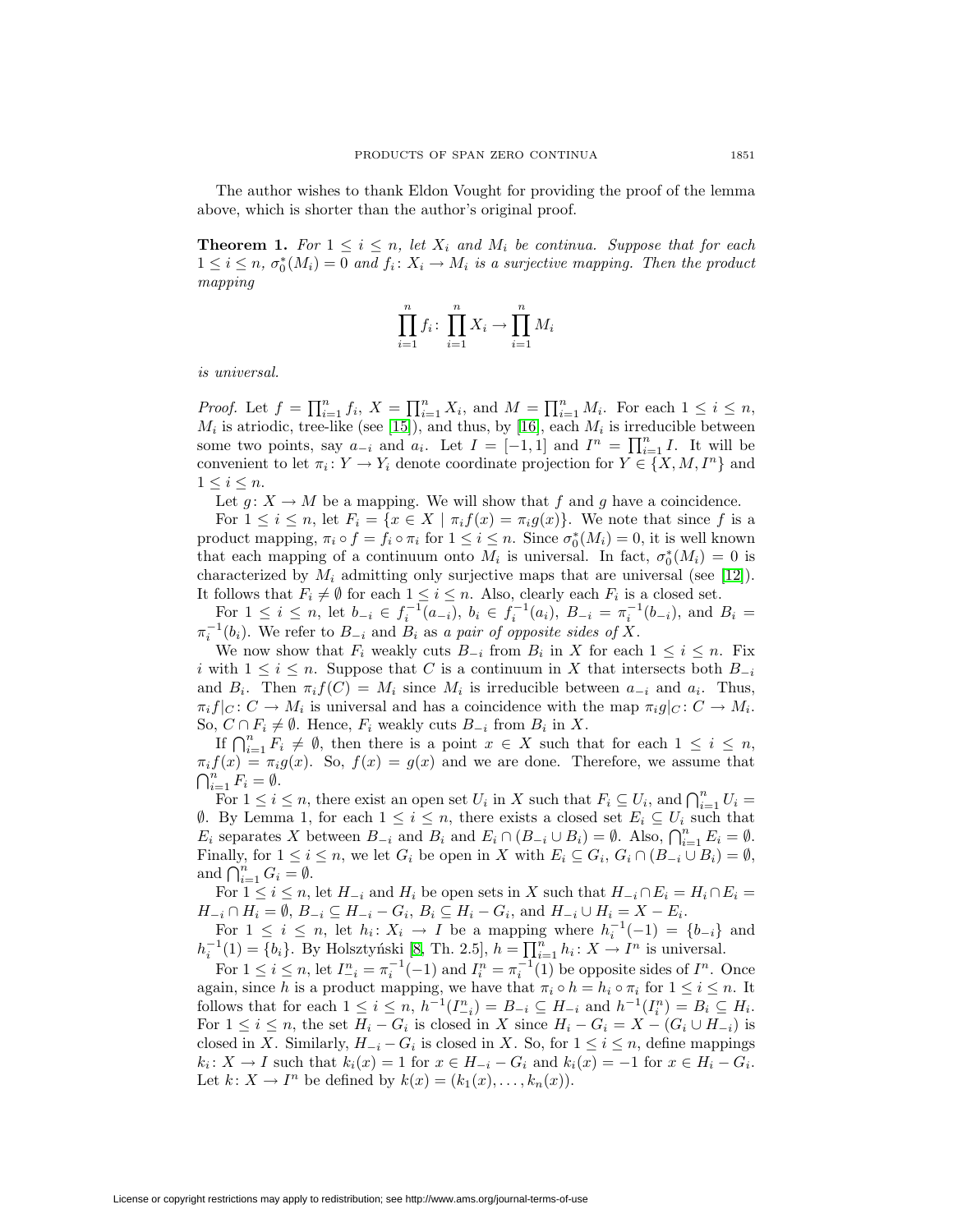We get that

$$
\bigcup_{i=1}^{n} ((H_{-i} - G_i) \cup (H_i - G_i)) = \bigcup_{i=1}^{n} ((H_{-i} \cup H_i) - G_i)
$$
  
= 
$$
\bigcup_{i=1}^{n} ((X - E_i) - G_i)
$$
  
= 
$$
\bigcup_{i=1}^{n} (X - G_i)
$$
  
= 
$$
X - \bigcap_{i=1}^{n} G_i = X.
$$

Recall that  $h: X \to I^n$  is universal. So, h and k have a coincidence. Let  $x \in X$  be such that  $h(x) = k(x)$ . From the equalities above, we have that x is in  $(H_{-i} - G_i) \cup (H_i - G_i)$  for some  $1 \leq i \leq n$ . Suppose, without loss of generality, that  $x \in H_i - G_i$  for some  $1 \leq i \leq n$ . Thus,  $k(x)$  has ith coordinate  $k_i(x) = -1$ . So, the ith coordinate of  $h(x)$  is also -1. That is,  $\pi_i h(x) = h_i \pi_i(x) = -1$ ; so  $x \in h^{-1}(I_{-i}^n) = B_{-i} \subseteq H_{-i} - G_i$ . But  $(H_{-i} - G_i) \cap (H_i - G_i) = \emptyset$ ; so we have a contradiction.

Hence,  $\bigcap_{i=1}^n F_i \neq \emptyset$  and it follows that f and g have a coincidence.

**Corollary 1.** Let  $\{M_{\alpha} \mid \alpha \in \Gamma\}$  and  $\{X_{\alpha} \mid \alpha \in \Gamma\}$  be families of continua such that  $\sigma_0^*(M_\alpha)=0$  for each  $\alpha \in \Gamma$ . Let  $\{f_\alpha: X_\alpha \to M_\alpha \mid \alpha \in \Gamma\}$  be a family of surjective mappings. Then

$$
\prod_{\alpha\in\Gamma}f_\alpha\colon\prod_{\alpha\in\Gamma}X_\alpha\to\prod_{\alpha\in\Gamma}M_\alpha
$$

is universal.

Proof. By Theorem 1, each finite product of mappings on a finite subfamily of  ${f_\alpha: X_\alpha \to M_\alpha \mid \alpha \in \Gamma}$  is universal. So, by Theorem 3.1 in [\[8\]](#page-4-4), the result follows.  $\Box$ 

**Corollary 2.** Let  $\{M_{\alpha} \mid \alpha \in \Gamma\}$  be a family of continua such that  $\sigma_0^*(M_{\alpha}) = 0$  for each  $\alpha \in \Gamma$ . The identity mapping of  $\prod_{\alpha \in \Gamma} M_{\alpha}$  onto  $\prod_{\alpha \in \Gamma} M_{\alpha}$  is universal. Thus  $\prod_{\alpha \in \Gamma} M_{\alpha}$  has the fpp.  $\prod_{\alpha \in \Gamma} M_{\alpha}$  has the fpp.

**Lemma 2.** Suppose that  $\{f_{\alpha} : X_{\alpha} \to M_{\alpha} \mid \alpha \in \Gamma\}$  is a family of surjective mappings of continua. If

$$
\prod_{\alpha \in \Gamma} f_{\alpha} \colon \prod_{\alpha \in \Gamma} X_{\alpha} \to \prod_{\alpha \in \Gamma} M_{\alpha}
$$

is universal, then  $f_{\alpha}$  is universal for each  $\alpha \in \Gamma$ .

*Proof.* Fix  $\beta \in \Gamma$  and let  $g_{\beta}: X_{\beta} \to M_{\beta}$  be a mapping. Define the mapping  $g: \prod_{\alpha \in \Gamma} X_{\alpha} \to \prod_{\alpha \in \Gamma} M_{\alpha}$  by

$$
\pi_{\alpha}g(x) = \begin{cases} \nf_{\alpha}\pi_{\alpha}(x) & \text{for } \alpha \neq \beta, \\ \ng_{\alpha}\pi_{\alpha}(x) & \text{for } \alpha = \beta.\n\end{cases}
$$

By hypothesis, there exists an  $x \in \prod_{\alpha \in \Gamma} X_\alpha$  such that  $\prod_{\alpha \in \Gamma} f_\alpha(x) = g(x)$ . It follows that  $f_{\beta}\pi_{\beta}(x) = g_{\beta}\pi_{\beta}(x)$ . Hence,  $\pi_{\beta}(x)$  is a coincidence for the maps  $f_{\beta}$  and  $g_{\beta}$ .